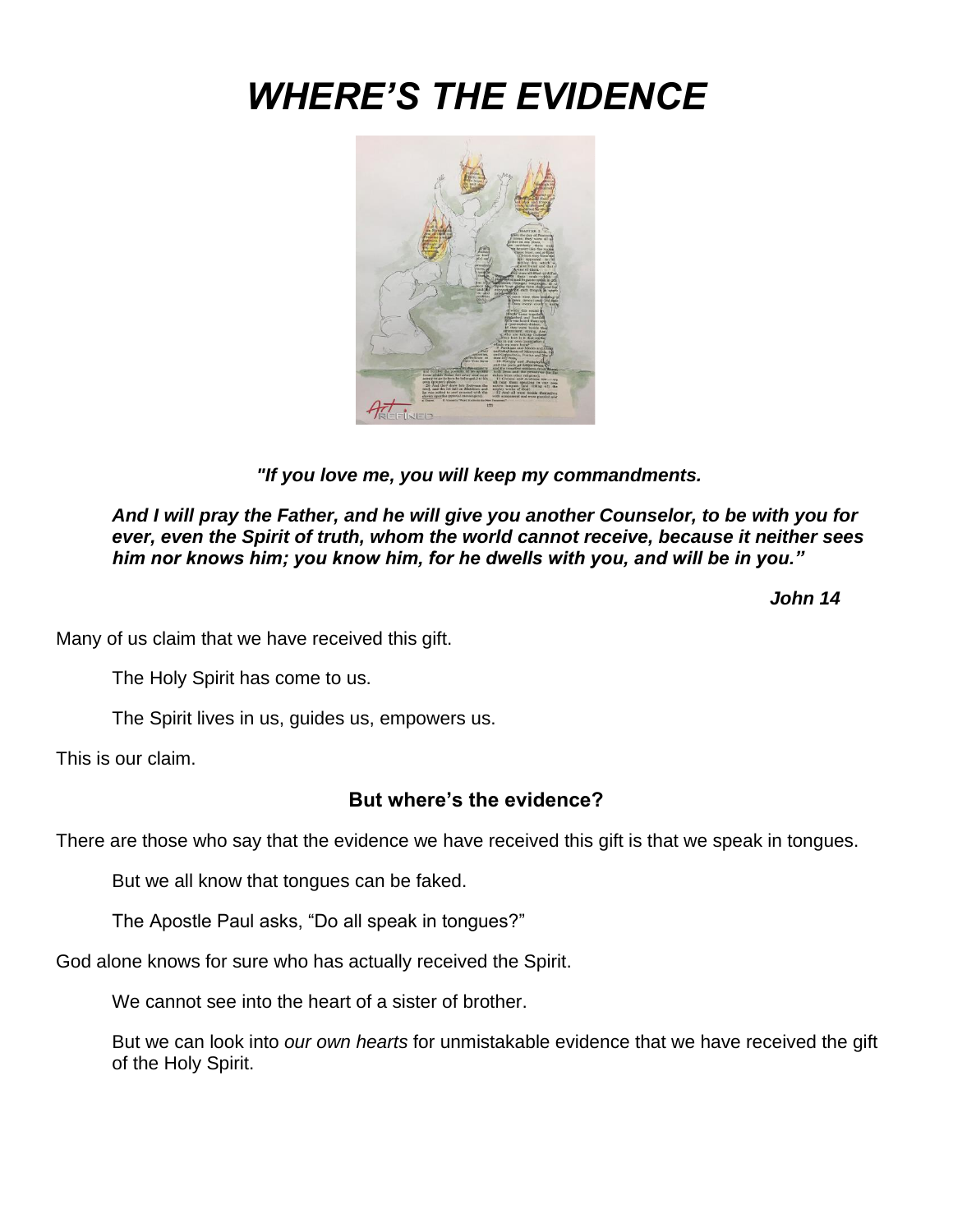## *"When the Spirit of truth comes, he will guide you into all the truth; for he will not speak on his own authority, but whatever he hears he will speak, and he will declare to you the things that are to come."*

# *John 16*

The simple and clear evidence that we have received this gift is that the Spirit exactingly requires us to speak the truth.

When we embellish the truth.

When we put a twist on the truth,

If we remain silent when the truth needs to be spoken…

…the Spirit deals with us with holy severity, even up to the way he dealt with Ananias and Sapphira.

If we are still able to play games with the truth it's time to ask,

"Is the Holy Spirit going easy on me, or have I driven him away?"

## *Walking in love.*

Another evidence that we have received the gift of the Spirit is that the love of God actually rules our daily life.*.*

## *More than that, we rejoice in our sufferings, knowing that suffering produces endurance, and endurance produces character, and character produces hope, and hope does not disappoint us, because God's love has been poured into our hearts through the Holy Spirit which has been given to us.*

#### *Romans 5*

If God's love is being poured into our hearts through the Holy Spirit, what happens when that love grows cold?

When grudges accumulate?

When bitterness rises.

When our words have taken on a hard edge?